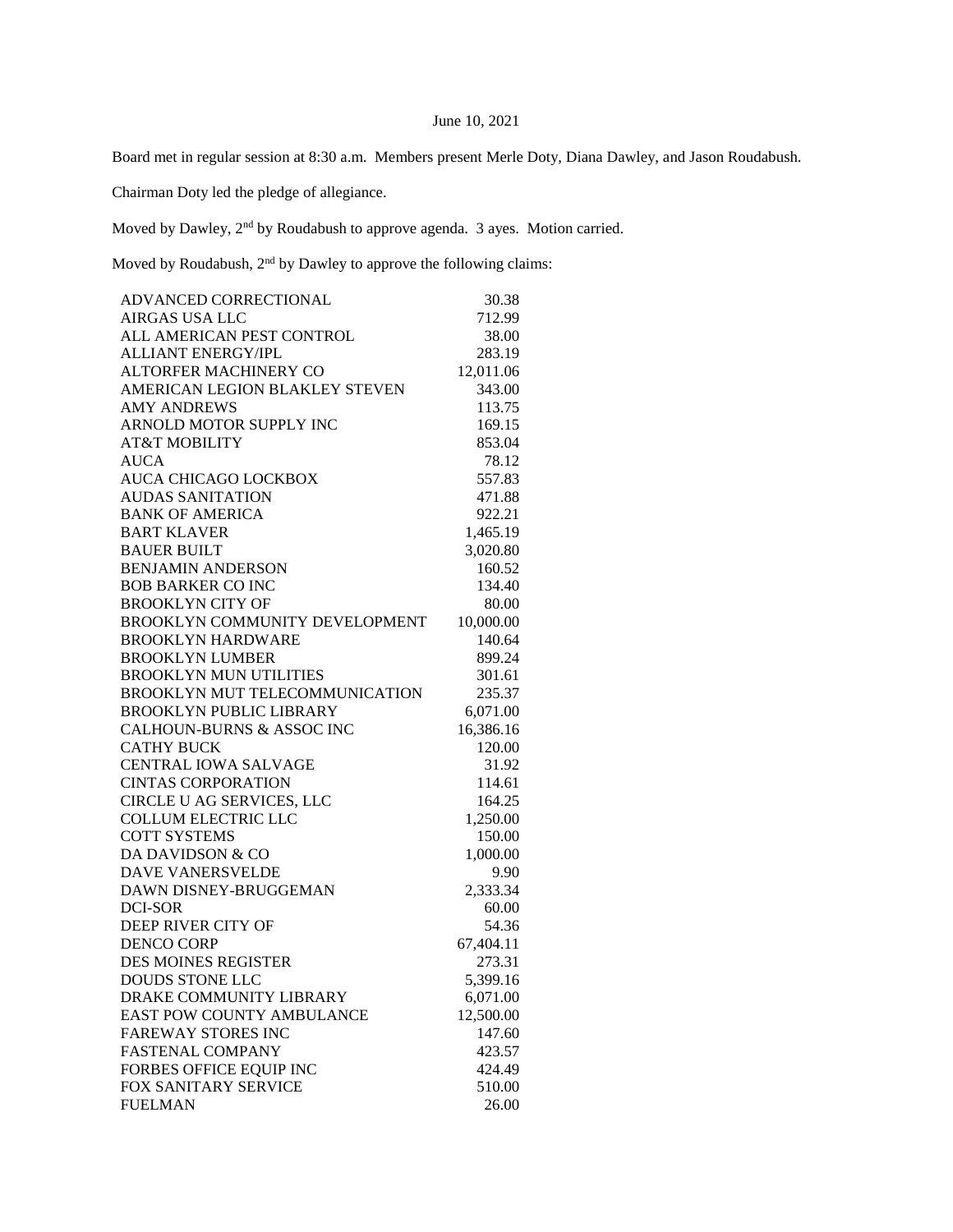| <b>GALLS INC - DBA CARPENTER UNI</b>    | 112.60     |
|-----------------------------------------|------------|
| <b>GATR TRUCK CENTER</b>                | 234,389.82 |
| <b>GRIMES ASPHALT &amp; PAVING CORP</b> | 773.80     |
| <b>GRINNELL CITY OF</b>                 | 138.09     |
| <b>GRINNELL FIRESTONE STORE</b>         | 2,479.42   |
| <b>GRINNELL HERALD REGISTER</b>         | 310.68     |
| <b>GRINNELL IMPLEMENT STORE</b>         | 782.24     |
| <b>GRINNELL SAFE &amp; LOCK CO INC</b>  | 35.00      |
| H & J FERTILIZER INC                    | 143.54     |
| <b>HALLS FEED &amp; SEED</b>            | 18.95      |
| <b>HEARTLAND COOP</b>                   | 2,944.94   |
| HENDERSON PRODUCTS INC.                 | 193,287.54 |
| <b>HOMETOWN HARDWARE</b>                | 241.79     |
| <b>HOUSBY MACK INC</b>                  | 42.78      |
| HUFFAKER GARAGE DOORS LLC               | 3,925.00   |
| <b>HY-VEE STORE INC</b>                 | 1,917.75   |
| <b>ICIT</b>                             | 50.00      |
| <b>IICA</b>                             | 330.00     |
| <b>ILLOWA CULVERT &amp; SUPPLY</b>      | 6,777.50   |
| <b>INLAND TRUCK PARTS CO</b>            | 204.27     |
| <b>IOWA CITY VA VOLUNTEER SVCS</b>      | 282.00     |
| <b>IOWA CTS CLEANERS</b>                | 75.00      |
| <b>IOWA DEPT OF PUBLIC HEALTH</b>       | 2,062.20   |
| <b>IOWA ONE CALL</b>                    | 25.20      |
| <b>IOWA SECRETARY OF STATE</b>          | 831.00     |
| <b>JIM HAWK TRUCK TRAILERS</b>          | 455.11     |
| <b>JODI MEYER</b>                       | 16.04      |
| JOHN DEERE FINANCIAL                    | 300.67     |
| <b>KARI L DIGGINS</b>                   | 72.50      |
| <b>KARL CHEVROLET</b>                   | 118.46     |
| <b>KEYSTONE LABORATORIES</b>            | 44.50      |
| <b>LEXIPOL LLC</b>                      | 7,165.00   |
| <b>LOWRY ELECTRIC</b>                   | 959.00     |
| <b>MAHASKA COMMUNICATION GROUP</b>      | 130.01     |
| <b>MANATTS INC</b>                      | 6,713.74   |
| <b>MARIE ANDREWS</b>                    | 33.95      |
| <b>MARTIN MARIETTA MATERIALS</b>        | 146,354.76 |
| <b>MARTY BLOCK</b>                      | 225.00     |
| <b>MARY LAMB</b>                        | 205.00     |
| MATT PARROTT/STOREY KENWORTHY           | 151.05     |
| <b>MCGRIFF FARM &amp; HOME</b>          | 137.50     |
| <b>MCI</b>                              | 34.31      |
| MCKESSON MEDICAL SURGICAL               | 2.73       |
| MID AMERICAN ENERGY                     | 2,400.33   |
| MONTEZUMA AMBULANCE SVC                 | 12,500.00  |
| MONTEZUMA MUNICIPAL UTILITIES           | 3,454.49   |
| MONTEZUMA PUBLIC LIBRARY                | 6,071.00   |
| MONTEZUMA STATE BANK                    | 23.90      |
| MONTEZUMA SUPER VALU                    | 21.66      |
| MUTUAL WHEEL CO                         | 638.23     |
| <b>NAPA AUTO PARTS</b>                  | 1,641.10   |
| NEW CENTURY F.S. INC                    | 3,182.79   |
| NORSOLV SYSTEMS ENVIRONMENTAL           | 152.95     |
| OFFICE DEPOT                            | 85.01      |
| OHALLORAN INTERNATIONAL INC             | 662.52     |
| OREILLY AUTO PARTS                      | 16.53      |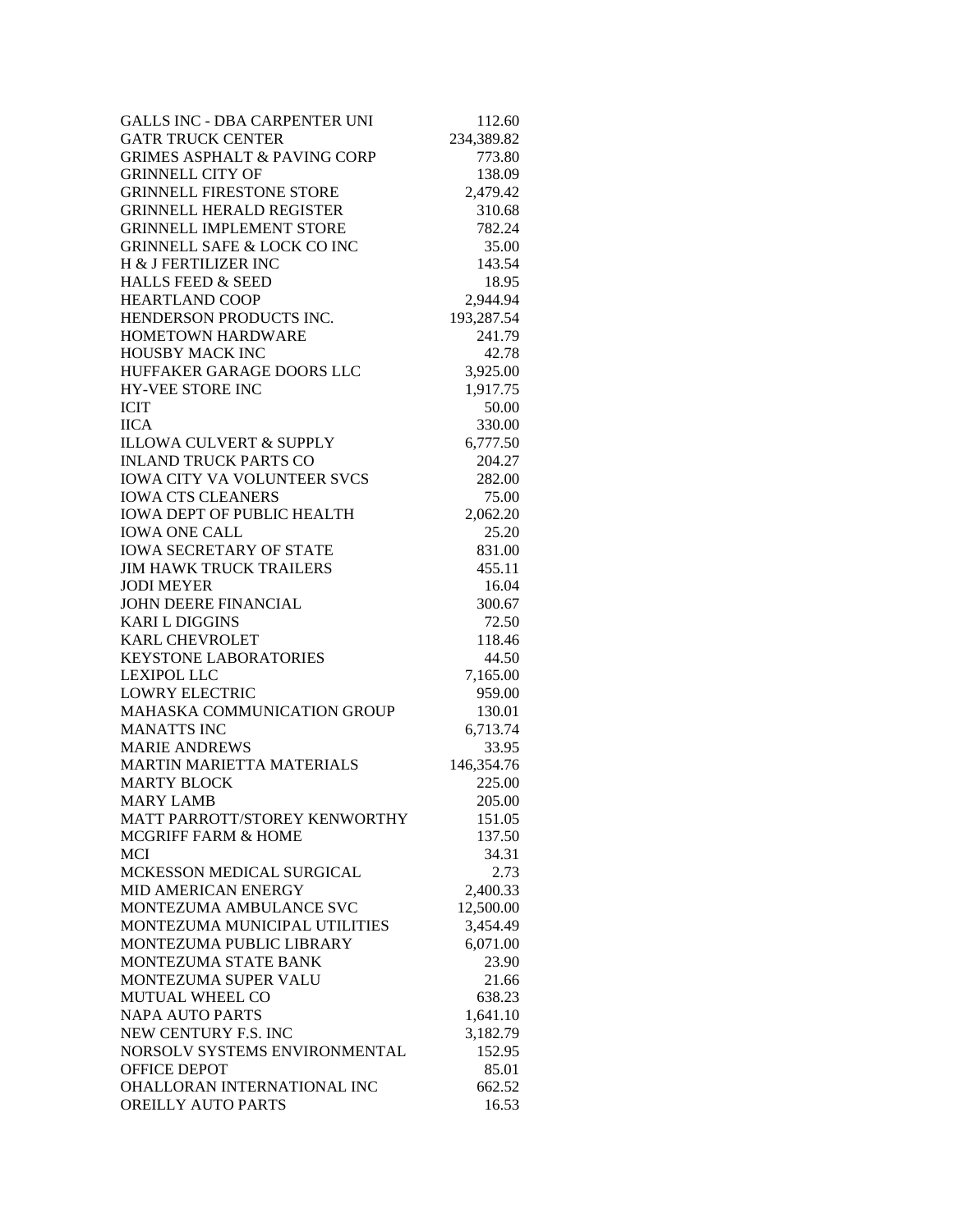| PAGLIAI'S PIZZA                  | 1,040.84   |
|----------------------------------|------------|
| <b>PITNEY BOWES</b>              | 7,472.38   |
| <b>POSTMASTER</b>                | 49.50      |
| POSTMASTER/US POSTAL SERVICE     | 974.00     |
| POW CO EMPLOYEE HEALTH PLAN TR   | 2,881.68   |
| POWESHIEK COUNTY 4-H             | 6,250.00   |
| POWESHIEK COUNTY AUDITOR         | 1,453.66   |
| POWESHIEK WATER ASSN             | 111.00     |
| PREMIER OFFICE EQUIP/RK DIXON    | 158.94     |
| <b>QUILL CORPORATION</b>         | 235.57     |
| <b>RACOM CORPORATION</b>         | 890.88     |
| <b>ROBERT WILHELM</b>            | 390.29     |
| ROCKMOUNT RESEARCH & ALLOYS, INC | 648.87     |
| <b>RONS REPAIR</b>               | 52.88      |
| <b>RUSS SCHUCK</b>               | 159.63     |
| <b>SARA HARMS CVSP</b>           | 60.28      |
| <b>SCANTRON CORPORATION</b>      | 270.00     |
| SCHNEIDER GEOSPATIAL             | 6,615.00   |
| <b>SCISWA</b>                    | 210.40     |
| <b>SEARSBORO TELEPHONE CO</b>    | 450.00     |
| <b>SGTS INC</b>                  | 65,932.35  |
| <b>SINCLAIR NAPA</b>             | 1,208.91   |
| SIOUX CITY TRUCK SALES, INC.     | 247.35     |
| <b>SNAP ON TOOLS</b>             | 365.55     |
| SPRAYER SPECIALTIES, INC.        | 1,406.45   |
| <b>STEVE KIVI</b>                | 91.81      |
| <b>STEVE LINK FORD</b>           | 827.90     |
| STORY COUNTY AUDITOR             | 330,094.44 |
| <b>STRAT EXE INC</b>             | 280.10     |
| <b>SUTHERLAND PRINTING</b>       | 735.34     |
| <b>SWANSON SERVICES CORP</b>     | 1,088.72   |
| TAMA COUNTY HIGHWAY DEPT         | 24,420.53  |
| <b>TANNER HOFFSTETTER</b>        | 1,035.71   |
| TAYLOR AUTO BODY, INC            | 3,792.28   |
| THE DEPOT EXPRESS                | 1,961.18   |
| TIFCO INDUSTRIES, INC.           | 1,806.92   |
| <b>TOM KRIEGEL</b>               | 37.31      |
| <b>TOTAL CHOICE SHIPPING</b>     | 167.55     |
| <b>TRITECH SOFTWARE SYSTEMS</b>  | 26,569.46  |
| <b>TYLER TECHNOLOGIES</b>        | 1,099.00   |
| UNITED STATES CELLULAR           | 396.17     |
| US BANK EQUIPMENT FINANCE        | 967.31     |
| <b>UWE MEYER</b>                 | 21.29      |
| VAN DIEST SUPPLY COMPANY         | 11,229.27  |
| VANNEVEL COATINGS & RESTORATI    | 2,942.28   |
| VANNOY CHEVROLET CO              | 60.98      |
| <b>VERIZON</b>                   | 361.83     |
| VERIZON CONNECT NWF INC          | 1,262.82   |
| VETTER EQUIPMENT CO.             | 361.06     |
|                                  |            |
| VICTOR LUMBER CO                 | 44.97      |
| VICTOR OIL, INC.                 | 20,176.11  |
| VM SEED INC                      | 409.11     |
| WEST PAYMENT CENTER              | 333.41     |
| <b>WEX BANK</b>                  | 2,156.75   |
| <b>WINDSTREAM</b>                | 5,488.69   |
| WINEGARDEN HARDWARE INC          | 169.68     |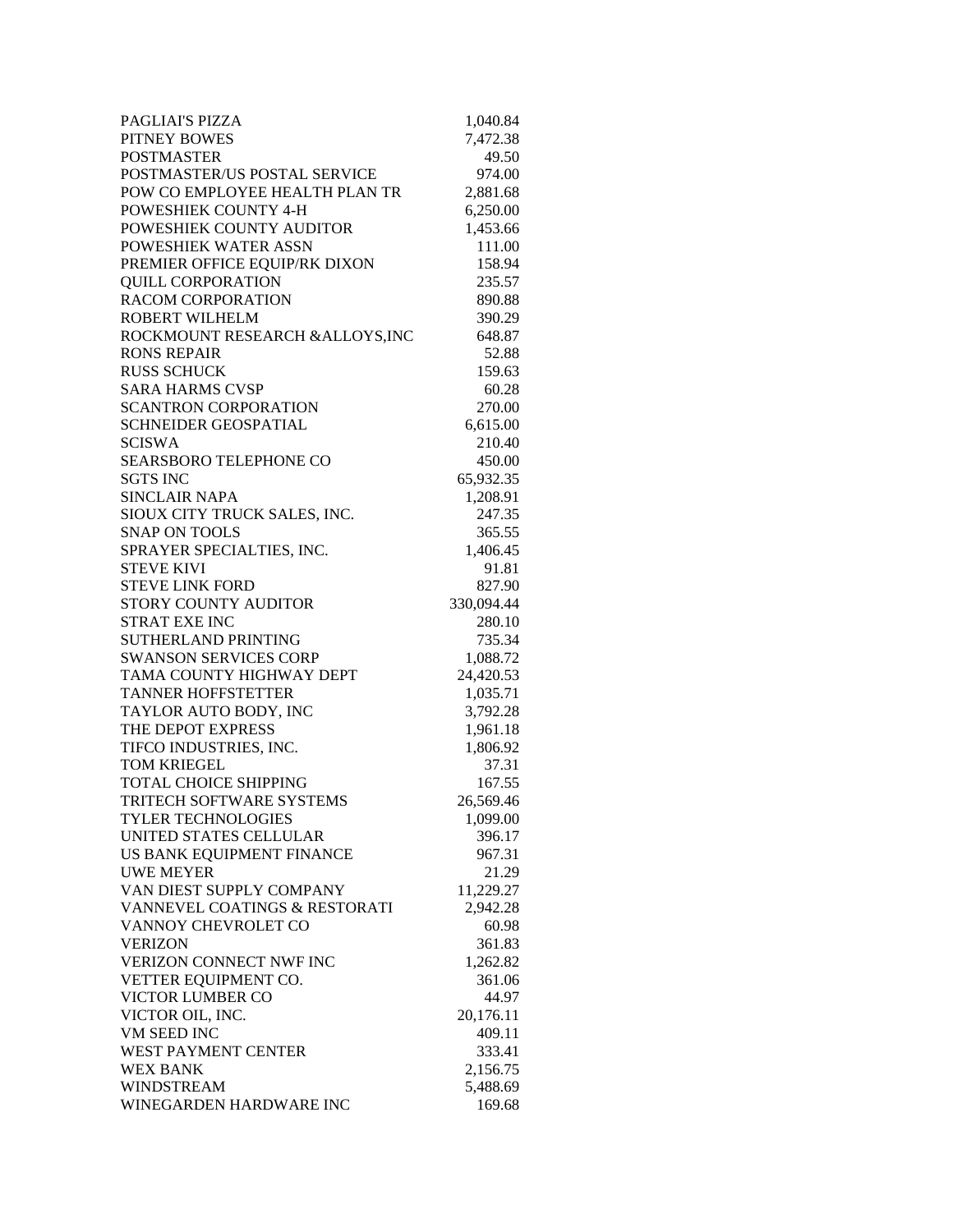ZIEGLER INC 6,135.78

3 ayes. Motion carried.

Moved by Dawley,  $2<sup>nd</sup>$  by Roudabush to approve June 3 & 7, 2021 board minutes. 3 ayes. Motion carried.

Moved by Roudabush, 2<sup>nd</sup> by Dawley to approve June 11, 2021 Poweshiek County payroll for \$247,821.82. 3 ayes. Motion carried.

Moved by Dawley, 2<sup>nd</sup> by Roudabush to approve cigarette/tobacco/nicotine/vapor renewal application for Kwik Star #303, Brooklyn, IA. 3 ayes. Motion carried.

9:00 a.m. Board met with residents of Poweshiek County to receive comments regarding use of ATV/UTV on rural county roads. Many counties in Iowa and other states allow for the use of ATV/UTV on county roads and there has been interest expressed for the supervisors to pass an ordinance to allow use in Poweshiek County. Sheriff Kriegel stated if an ordinance were passed, he would enforce the laws of the ordinance. He stated there would be regulations regarding speed and other rules to abide by and he does not feel it would create anything that his deputies could not handle. Sheriff Kriegel also stated he liked the idea of doing a one-year trial with a review at the end of the year to see if ordinance should become permanent.

Roudabush stated he has spoken to a few surrounding county sheriffs that already have such an ordinance in place and they stated they have not had any problems with allowing the use on county roads.

James & Tawana Wienkes, residents of Lake Ponderosa, stated they are in favor of passing such an ordinance and they love to go on rides in their UTV and many other counties in the state already allow and have such an ordinance.

Dawley asked engineer Brehm his thoughts regarding the road system. Brehm stated when he looks at roads, his concern is safety and maintenance. Brehm stated he can't speak for safety but regarding maintenance he did not feel use of ATV/UTV would create any issues. The issue is when these are driven in ditches there become problems of undermining the roadway.

Peggy & Dennis Heldebrand, residents of Lake Ponderosa, stated they are in favor of such ordinance and inquired if this was just on gravel roads or if they could drive on pavement/blacktop roads such as 480<sup>th</sup> or if they would need to use shoulder.

Dave Lehman, resident of Lake Ponderosa, stated he is in favor of such an ordinance. He stated the shoulders could get soft so it would be nice to be on pavement. Lehman also asked about the county access road south of Diamond Trail between entrances 2 & 3. Brehm stated this is a county Level B road and could be used if such ordinance was passed.

Barbie Ahrens-Lowry stated she is in favor of such ordinance and hope residents of Lake Ponderosa can use the Level B road to get from entrance 2 to 3 and would like to see lake residents be able to use 480<sup>th</sup> pavement for getting from entrance to entrance. She inquired if a flag or slow moving sign would be required.

Amy Vermillion had concerns with a 35 mph speed on 480<sup>th</sup> with traffic on that road driving so fast.

Karen McNaul, resident of Lake Ponderosa, stated she is in favor of such an ordinance and feels 99% of the people are responsible and will abide by the laws set.

Sheriff Kriegel stated it would be good to have an ordinance setting forth rules to better allow law enforcement to enforce those rules. Kriegel likes the idea of having a slow moving vehicle sign and/or flag.

Jackie VanRoekel, resident of rural Montezuma, stated her family goes on UTV rides in other states and has not had any problems. She stated responsible adults will follow rules and UTV owners will not tear up their machines as people spend a lot of money on them. She feels this is good family time with kids. She stated parents need to teach